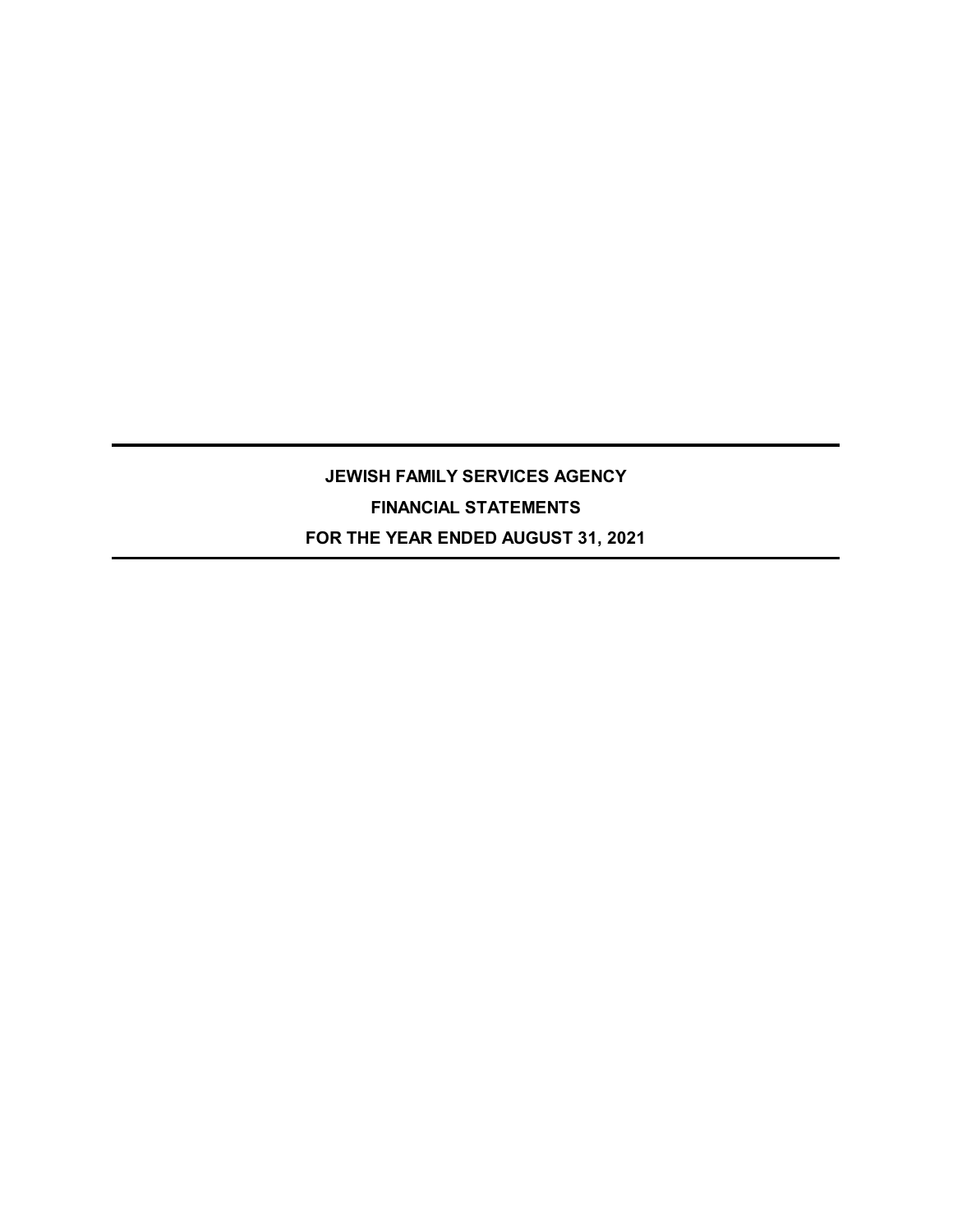

17th floor, 1030 West Georgia St., Vancouver, BC, Canada V6E 2Y3 Tel: 604. 714. 3600 Fax: 604. 714. 3669 Web: manningelliott.com

### **INDEPENDENT AUDITORS' REPORT**

To the Members of Jewish Family Services Agency

#### **Report on the Financial Statements**

#### **Qualified Opinion**

We have audited the financial statements of Jewish Family Services Agency (the "Agency"), which comprise the statement of financial position as at August 31, 2021, and the statements of changes in net assets, revenue and expenses and cash flows for the year then ended, and notes to the financial statements, including a summary of significant accounting policies.

In our opinion, except for the possible effects of the matter described in the Basis for Qualified Opinion section of our report, the accompanying financial statements present fairly, in all material respects, the financial position of the Agency as at August 31, 2021, and the results of its operations and cash flows for the year then ended in accordance with Canadian accounting standards for not-for-profit organizations.

#### **Basis for Qualified Opinion**

In common with many charitable organizations, the Agency derives revenue from donations, the completeness of which is not susceptible of satisfactory audit verification. Accordingly, our verification of donation revenue was limited to the amounts recorded in the records of the Agency and we were unable to determine whether any adjustments might be necessary to donation revenue, excess of revenue over expenses, and cash flows from operations for the years ended August 31, 2021 and 2020, total assets as at August 31, 2021 and 2020, and net assets at both the beginning and end of August 31, 2021 and 2020 years. Our opinion on the financial statements for the year ended August 31, 2020 also contained a qualification because of the possible effects of this limitation in scope.

We conducted our audit in accordance with Canadian generally accepted auditing standards. Our responsibilities under those standards are further described in the Auditors' Responsibilities for the Audit of the Financial Statements section of our report. We are independent of the Agency in accordance with ethical requirements that are relevant to our audit of the financial statements in Canada, and we have fulfilled our other ethical responsibilities in accordance with these requirements. We believe that the audit evidence we have obtained is sufficient and appropriate to provide a basis for our qualified audit opinion.

#### **Responsibilities of Management and Those Charged with Governance for the Financial Statements**

Management is responsible for the preparation and fair presentation of the financial statements in accordance with Canadian accounting standards for not-for-profit organizations, and for such internal control as management determines is necessary to enable the preparation of financial statements that are free from material misstatement, whether due to fraud or error.

In preparing the financial statements, management is responsible for assessing the Agency's ability to continue as a going concern, disclosing, as applicable, matters related to going concern and using the going concern basis of accounting unless management either intends to liquidate the Agency or to cease operations, or has no realistic alternative but to do so.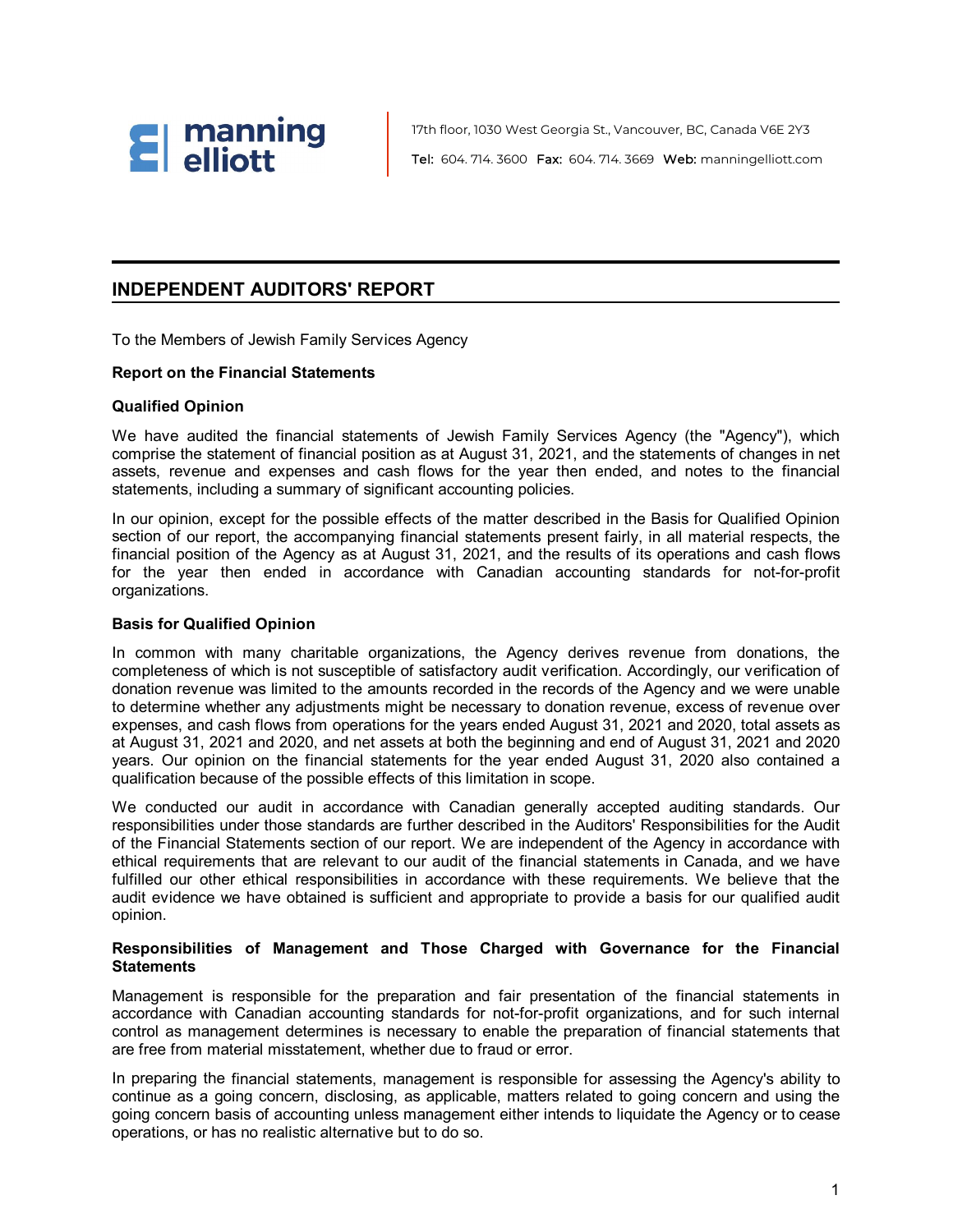

17th floor, 1030 West Georgia St., Vancouver, BC, Canada V6E 2Y3 Tel: 604. 714. 3600 Fax: 604. 714. 3669 Web: manningelliott.com

### **INDEPENDENT AUDITORS' REPORT**

Those charged with governance are responsible for overseeing the Agency's financial reporting process.

#### **Auditors' Responsibilities for the Audit of the Financial Statements**

Our objectives are to obtain reasonable assurance about whether the financial statements as a whole are free from material misstatement, whether due to fraud or error, and to issue an auditors' report that includes our opinion. Reasonable assurance is a high level of assurance, but is not a guarantee that an audit conducted in accordance with Canadian generally accepted auditing standards will always detect a material misstatement when it exists. Misstatements can arise from fraud or error and are considered material if, individually or in the aggregate, they could reasonably be expected to influence the economic decisions of users taken on the basis of these financial statements.

As part of an audit in accordance with Canadian generally accepted auditing standards, we exercise professional judgment and maintain professional skepticism throughout the audit. We also:

- Identify and assess the risks of material misstatement of the financial statements, whether due to fraud or error, design and perform audit procedures responsive to those risks, and obtain audit evidence that is sufficient and appropriate to provide a basis for our opinion. The risk of not detecting a material misstatement resulting from fraud is higher than for one resulting from error, as fraud may involve collusion, forgery, intentional omissions, misrepresentations, or the override of internal control.
- Obtain an understanding of internal control relevant to the audit in order to design audit procedures that are appropriate in the circumstances, but not for the purpose of expressing an opinion on the effectiveness of the Agency's internal control.
- Evaluate the appropriateness of accounting policies used and the reasonableness of accounting estimates and related disclosures made by management.
- Conclude on the appropriateness of management's use of the going concern basis of accounting and, based on the audit evidence obtained, whether a material uncertainty exists related to events or conditions that may cast significant doubt on the Agency's ability to continue as a going concern. If we conclude that a material uncertainty exists, we are required to draw attention in our auditors' report to the related disclosures in the financial statements or, if such disclosures are inadequate, to modify our opinion. Our conclusions are based on the audit evidence obtained up to the date of our auditors' report. However, future events or conditions may cause the Agency to cease to continue as a going concern.
- Evaluate the overall presentation, structure and content of the financial statements, including the disclosures, and whether the financial statements represent the underlying transactions and events in a manner that achieves fair presentation.

We communicate with those charged with governance regarding, among other matters, the planned scope and timing of the audit and significant audit findings, including any significant deficiencies in internal control that we identify during our audit.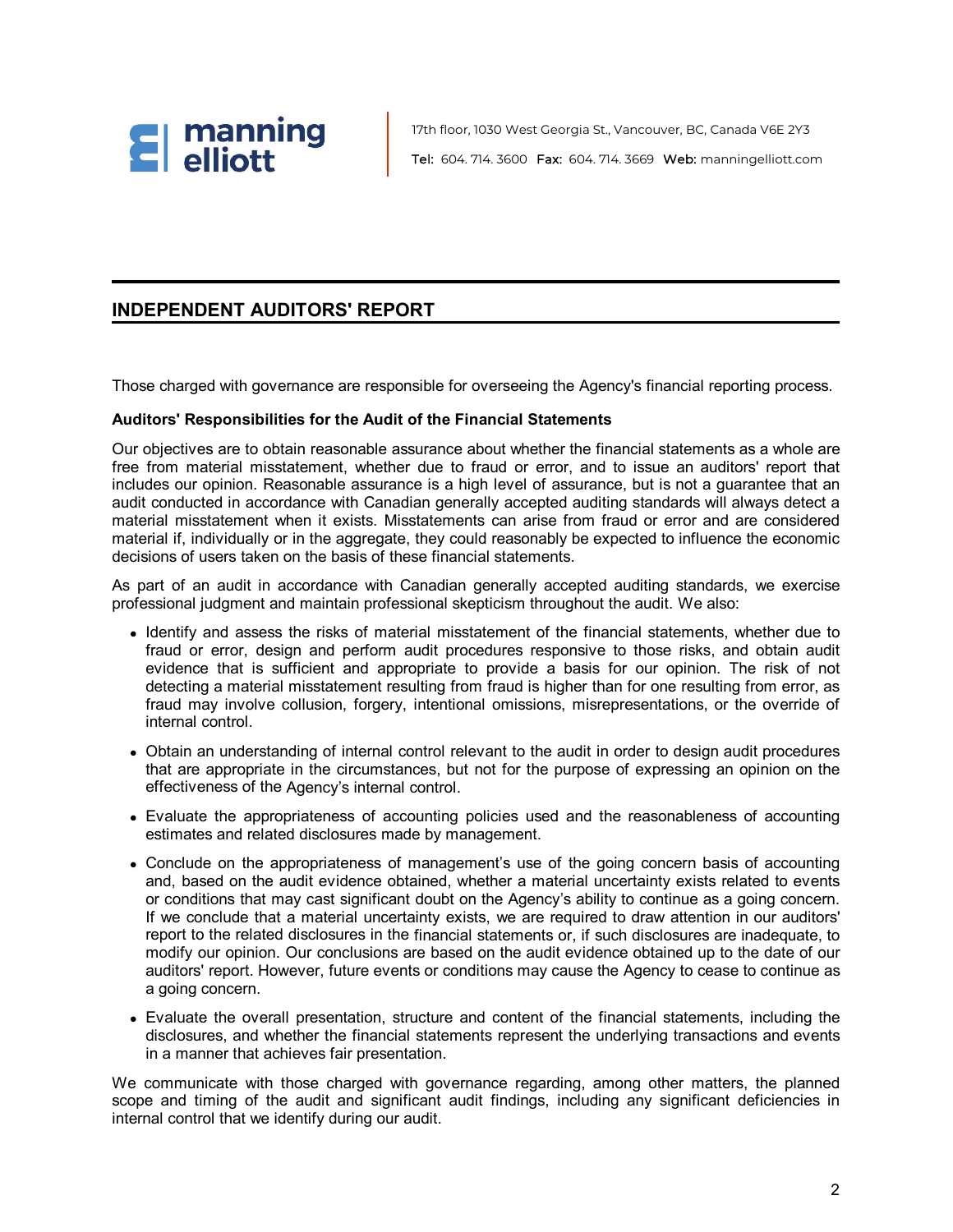

17th floor, 1030 West Georgia St., Vancouver, BC, Canada V6E 2Y3 Tel: 604. 714. 3600 Fax: 604. 714. 3669 Web: manningelliott.com

### **INDEPENDENT AUDITORS' REPORT**

#### **Report on Other Legal and Regulatory Requirements**

As required by the British Columbia Societies Act, we report that, in our opinion, the accounting policies applied in preparing and presenting the financial statements in accordance with Canadian accounting standards for not-for-profit organizations have been applied on a basis consistent with that of the preceding year.

Manning Elliott LLP

Chartered Professional Accountants Vancouver, British Columbia November 25, 2021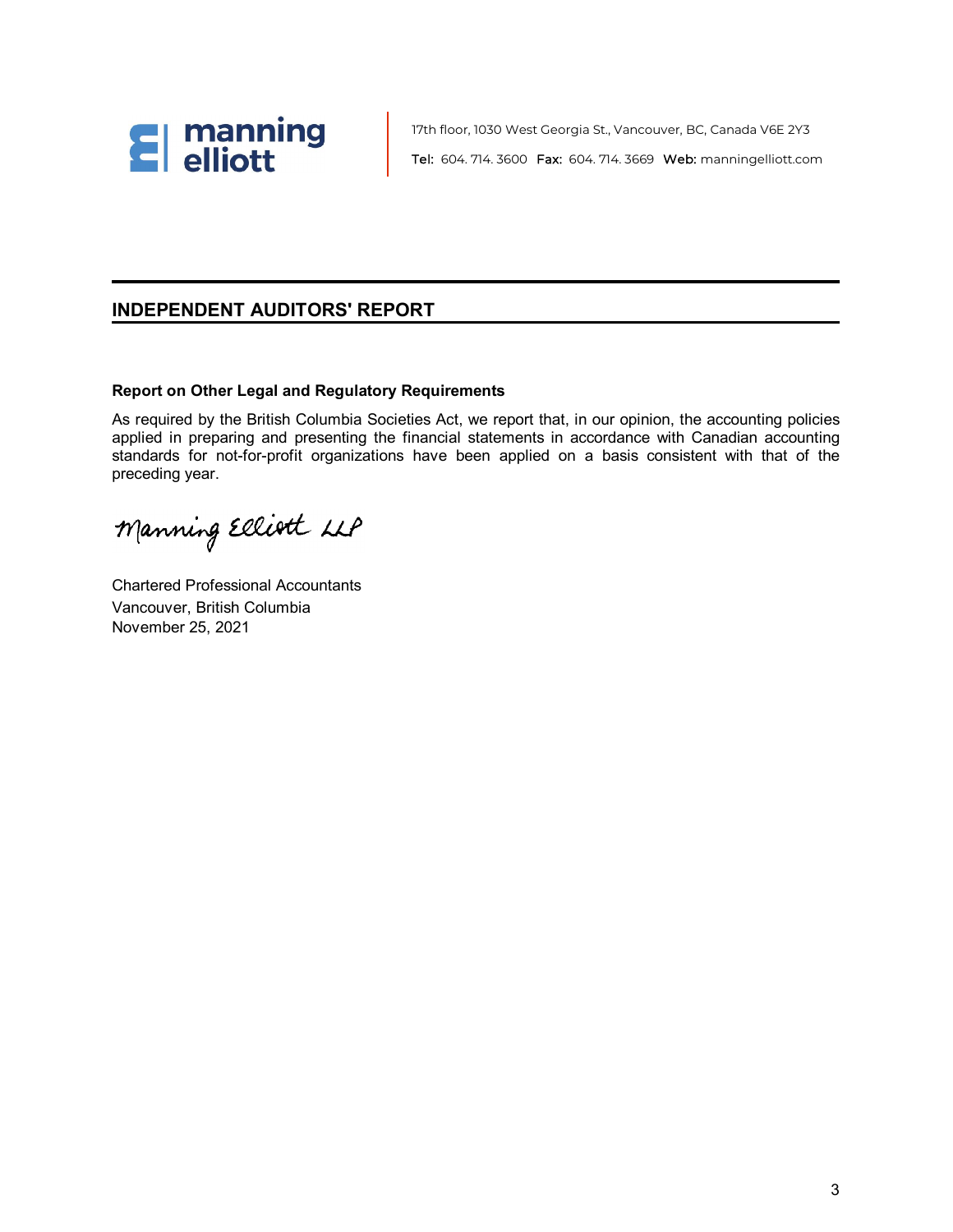### **JEWISH FAMILY SERVICES AGENCY STATEMENT OF FINANCIAL POSITION AS AT AUGUST 31, 2021**

|                                             | 2021            | 2020            |
|---------------------------------------------|-----------------|-----------------|
| <b>ASSETS</b>                               |                 |                 |
| <b>CURRENT</b>                              |                 |                 |
| Cash                                        | \$<br>1,688,759 | \$<br>1,724,115 |
| Accounts receivable (Note 3)                | 143,646         | 374,739         |
| Prepaid expenses                            | 92,538          | 83,226          |
|                                             |                 |                 |
|                                             | 1,924,943       | 2,182,080       |
| <b>INVESTMENT</b> (Note 4)                  | 2,123,074       | 1,868,500       |
| CAPITAL ASSETS (Note 5)                     | 304,574         | 36,481          |
|                                             |                 |                 |
|                                             | \$<br>4,352,591 | \$<br>4,087,061 |
|                                             |                 |                 |
| <b>LIABILITIES</b>                          |                 |                 |
| <b>CURRENT</b>                              |                 |                 |
| Accounts payable and accrued liabilities    | \$<br>366,346   | \$<br>251,462   |
| Government remittances payable              | 961             | 62,347          |
| Deferred contributions and revenue (Note 7) | 1,018,590       | 1,314,207       |
|                                             |                 |                 |
|                                             | 1,385,897       | 1,628,016       |
| DEFERRED RENT (Note 1 (d))                  | 29,998          |                 |
| DEFERRED CONTRIBUTIONS RELATED              |                 |                 |
| TO CAPITAL ASSETS (Note 8)                  | 89,693          |                 |
|                                             |                 |                 |
|                                             | 1,505,588       | 1,628,016       |
|                                             |                 |                 |
| <b>NET ASSETS</b>                           | 2,847,003       | 2,459,045       |
|                                             | \$<br>4,352,591 | \$<br>4,087,061 |

### LEASE COMMITMENTS *(Note 9)*

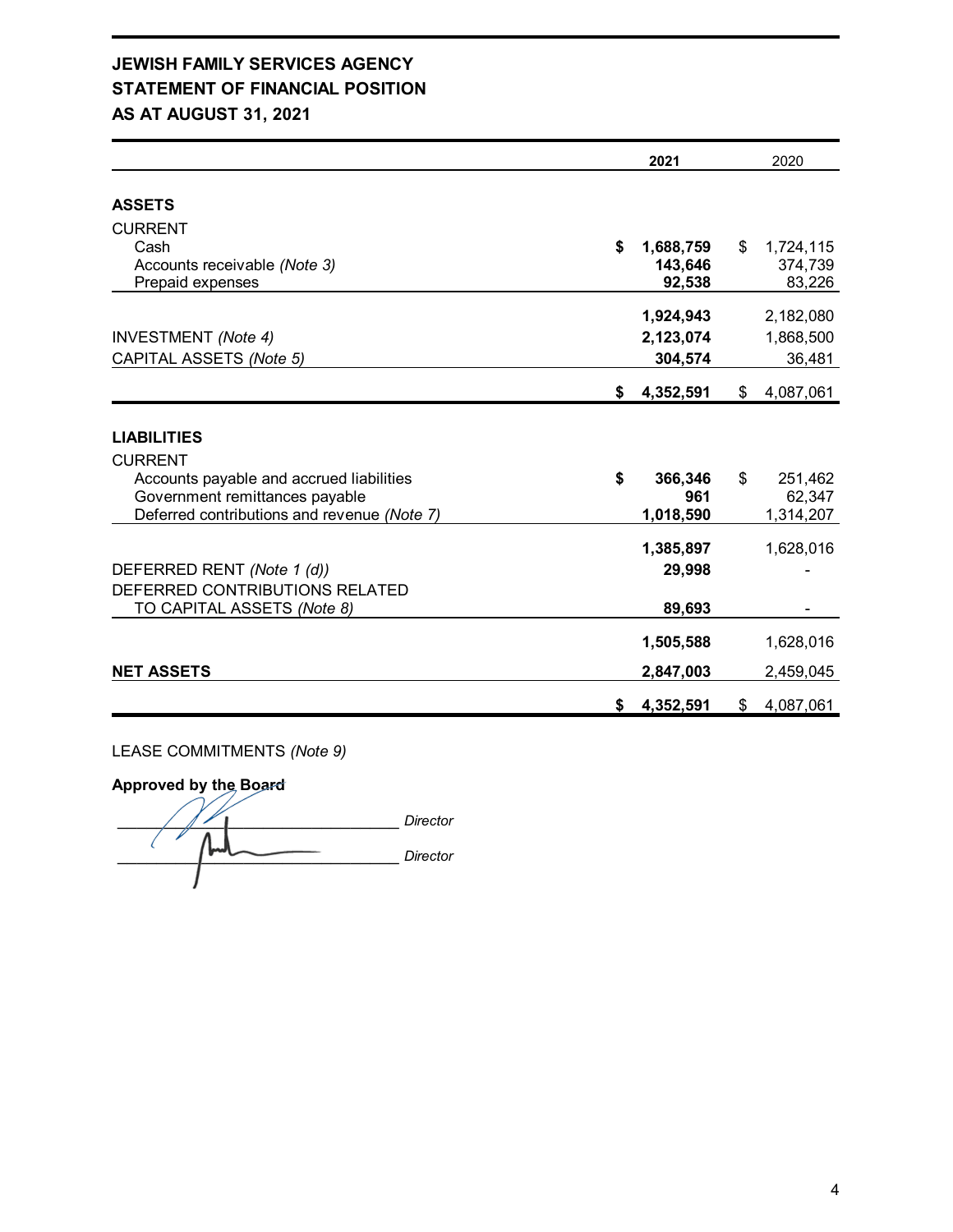# **JEWISH FAMILY SERVICES AGENCY STATEMENT OF REVENUE AND EXPENSES AND CHANGES IN NET ASSETS FOR THE YEAR ENDED AUGUST 31, 2021**

|                                                                                                                                                                                                                                                                                                                  | 2021                                                                                                                         | 2020                                                                                                                       |
|------------------------------------------------------------------------------------------------------------------------------------------------------------------------------------------------------------------------------------------------------------------------------------------------------------------|------------------------------------------------------------------------------------------------------------------------------|----------------------------------------------------------------------------------------------------------------------------|
| <b>REVENUE</b><br>Donations and fundraising<br>Fees for services<br>Jewish Federation of Greater Vancouver<br>Holocaust Survivor Emergency Assistance Program<br>Government and other grants<br>Income distributions from endowment funds (Note 10)                                                              | \$<br>2,149,449<br>1,892,273<br>923,669<br>746,533<br>641,510<br>188,908                                                     | \$<br>1,103,611<br>2,089,431<br>893,915<br>681,924<br>1,039,794<br>190,751                                                 |
| Interest and other income<br>Amortization of deferred contributions<br>related to capital assets (Note 8)                                                                                                                                                                                                        | 69,055<br>8,299                                                                                                              | 67,464                                                                                                                     |
|                                                                                                                                                                                                                                                                                                                  | 6,619,696                                                                                                                    | 6,066,890                                                                                                                  |
| <b>EXPENSES</b><br>Administrative<br>Advertising and promotion<br>Amortization of capital assets<br>Financial Aid - Food assistance<br>Financial Aid - Holocaust survivors<br>Financial Aid - Other<br>Fundraising<br>Programs<br>Rent<br>Staff and volunteer training<br>Travel<br>Wages and benefits (Note 11) | 331,765<br>21,056<br>55,466<br>563,670<br>850,992<br>149,229<br>53,243<br>272,676<br>274,039<br>14,145<br>8,754<br>3,891,277 | 202,320<br>11,960<br>35,198<br>529,837<br>702,312<br>122,294<br>693<br>250,979<br>203,981<br>13,182<br>18,834<br>3,892,885 |
|                                                                                                                                                                                                                                                                                                                  | 6,486,312                                                                                                                    | 5,984,475                                                                                                                  |
| <b>EXCESS OF REVENUE OVER EXPENSES FROM OPERATIONS</b>                                                                                                                                                                                                                                                           | 133,384                                                                                                                      | 82,415                                                                                                                     |
| <b>OTHER INCOME</b><br>Fair value adjustments to investments                                                                                                                                                                                                                                                     | 254,574                                                                                                                      |                                                                                                                            |
| EXCESS OF REVENUE OVER EXPENSES FOR THE YEAR                                                                                                                                                                                                                                                                     | 387,958                                                                                                                      | 82,415                                                                                                                     |
| NET ASSETS - BEGINNING OF YEAR                                                                                                                                                                                                                                                                                   | 2,459,045                                                                                                                    | 2,376,630                                                                                                                  |
| NET ASSETS - END OF YEAR                                                                                                                                                                                                                                                                                         | \$<br>2,847,003                                                                                                              | \$<br>2,459,045                                                                                                            |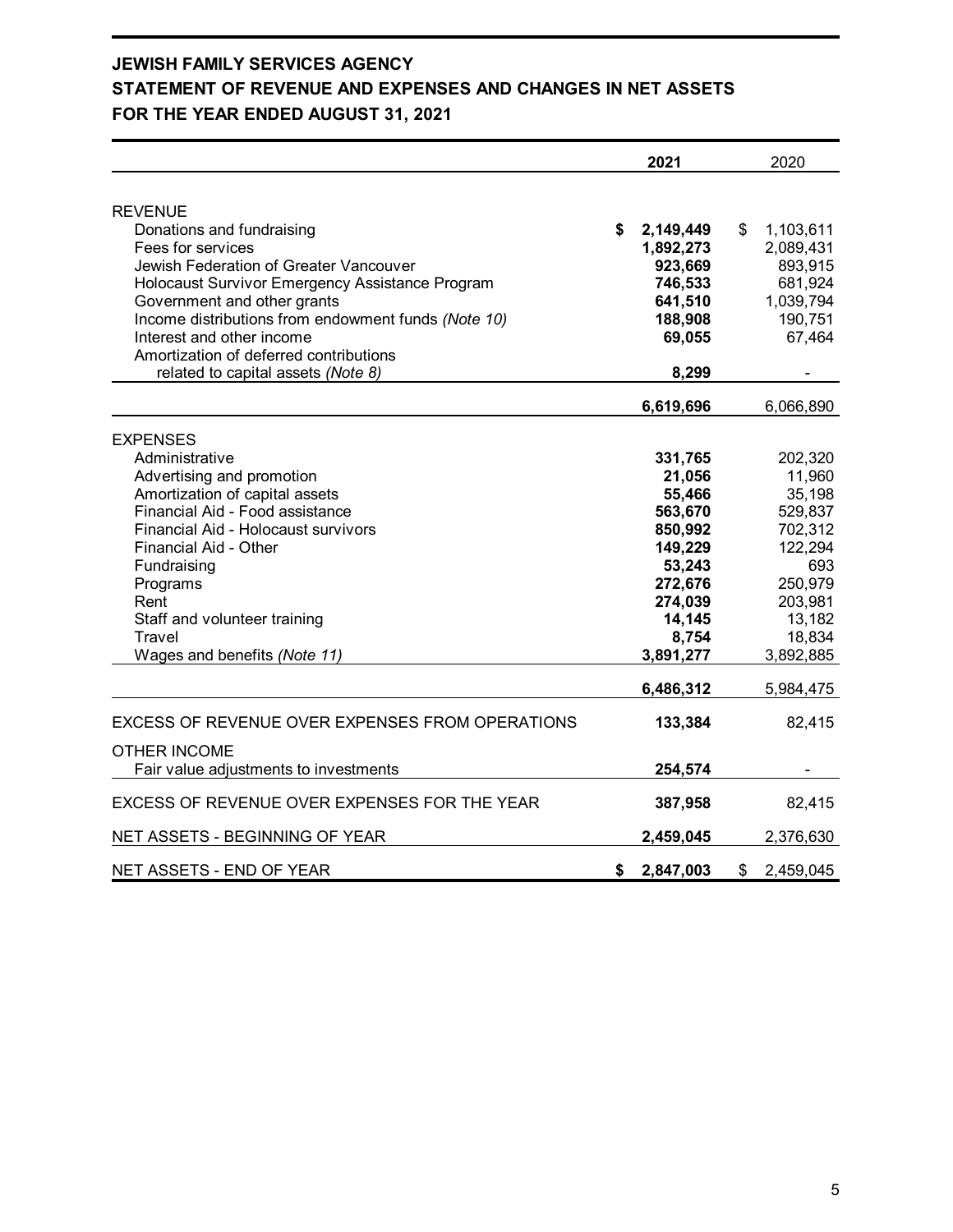# **JEWISH FAMILY SERVICES AGENCY STATEMENT OF CASH FLOWS FOR THE YEAR ENDED AUGUST 31, 2021**

|                                                                  | 2021            | 2020            |
|------------------------------------------------------------------|-----------------|-----------------|
|                                                                  |                 |                 |
| <b>OPERATING ACTIVITIES</b>                                      |                 |                 |
| Excess of revenue over expenses for the year                     | \$<br>387,958   | \$<br>82,415    |
| Items not affecting cash:                                        |                 |                 |
| Amortization of deferred contributions related to capital assets | (8, 299)        | (9,531)         |
| Amortization of capital assets                                   | 55,466          | 35,198          |
| Rent related to inducement                                       | 29,998          |                 |
| Fair value adjustments to investments                            | (254, 574)      |                 |
|                                                                  | 210,549         | 108,082         |
|                                                                  |                 |                 |
| Changes in non-cash working capital:                             |                 |                 |
| Accounts receivable                                              | 231,093         | 262,914         |
| Prepaid expenses                                                 | (9, 312)        | (66, 849)       |
| Accounts payable and accrued liabilities                         | 114,884         | (15, 362)       |
| Government remittances payable                                   | (61, 386)       | 63,888          |
| Deferred contributions and revenue                               | (295, 617)      | 1,030,339       |
|                                                                  | (20, 338)       | 1,274,930       |
|                                                                  | 190,211         | 1,383,012       |
| <b>INVESTING ACTIVITY</b>                                        |                 |                 |
| Purchase of capital assets                                       | (323, 559)      | (10, 505)       |
|                                                                  |                 |                 |
| <b>FINANCING ACTIVITY</b>                                        |                 |                 |
| Receipt of deferred contributions related to capital assets      | 97,992          |                 |
| (DECREASE) INCREASE IN CASH DURING THE YEAR                      | (35, 356)       | 1,372,507       |
|                                                                  |                 |                 |
| CASH - BEGINNING OF YEAR                                         | 1,724,115       | 351,608         |
| CASH - END OF YEAR                                               | \$<br>1,688,759 | \$<br>1,724,115 |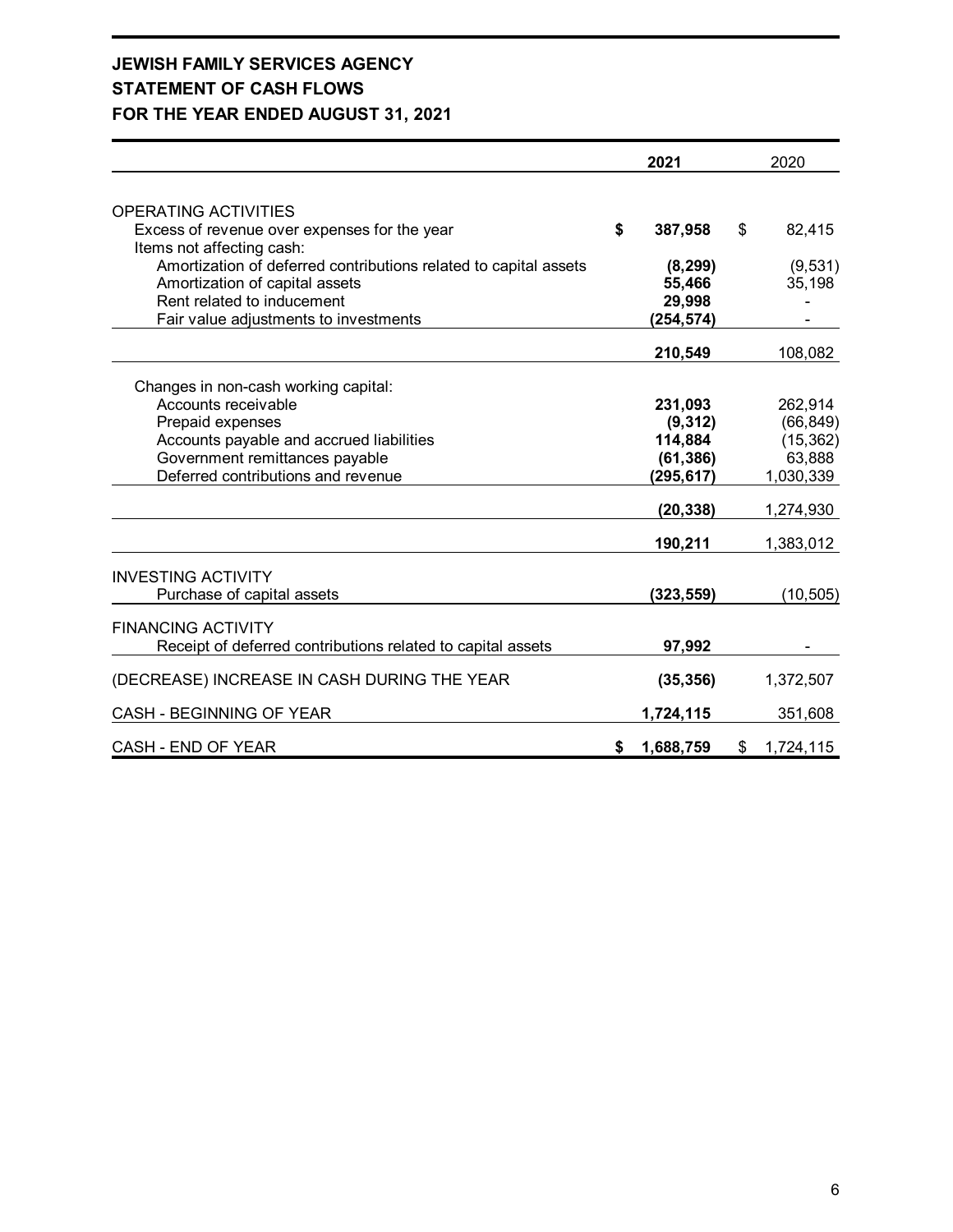#### PURPOSE OF THE ORGANIZATION

The Jewish Family Service Agency of Vancouver (the "Agency") is a not-for-profit organization incorporated under the Society Act of British Columbia and a registered charity under the Income Tax Act (Canada). The Agency transitioned to the British Columbia Societies Act during fiscal 2017. The purpose of the Agency is to provide resources and opportunities to strengthen and embrace the quality of life of individuals and families within the Jewish and broader communities.

The COVID-19 virus has had a significant impact on Canadian businesses and not-for-profit organizations due to restrictions in travel, economic uncertainty and the need to isolate and quarantine if infected with the virus.

The Agency has received additional funding in the form of grants from various organizations and individuals to help cover costs incurred as a result of the pandemic. The Agency has also raised funds through an emergency fundraising campaign which helped support additional operations in the year and will continue to provide support through fiscal 2022. The Agency continues to monitor its operations and assess the impact COVID-19 will have on its operating activities. The full extent of the effect of the COVID-19 health pandemic on the Agency is uncertain.

#### 1. SIGNIFICANT ACCOUNTING POLICIES

These financial statements have been prepared in accordance with Canadian accounting standards for not-for-profit organizations ("ASNPO") under Part III of the CPA Canada Handbook - Accounting. These financial statements have, in management's opinion, been prepared within reasonable limits of materiality using the significant accounting policies noted below:

(a) Financial instruments

#### **Measurement**

The Agency's financial instruments consist of cash, accounts receivable, investment and accounts payable.

The Agency initially measures all of its financial assets and liabilities at fair value. The Agency subsequently measures all of its financial assets and liabilities at amortized cost, except for investments in equity instruments that are quoted in an active market, which are measured at fair value, being the investment in the Tikkum Olam fund. Changes in fair value of financial instruments carried at fair value are recognized in the statement of revenue and expenses.

#### Impairment

Financial assets measured at amortized cost are tested for impairment when there are indicators of impairment. The amount of any write-down that is determined is recognized in the statement of revenue and expenses. A previously recognized impairment loss may be reversed to the extent of any improvement, provided is it no greater than the amount that would have been reported at the date of the reversal had the impairment not been recognized previously. The amount of the reversal is recognized in the statement of revenue and expenses in the period in which it is determined.

#### Transaction costs

The Agency recognizes its transaction costs in net income in the period incurred. However, financial instruments that will not be subsequently measured at fair value are adjusted by the transaction costs that are directly attributable to the origination, issuance or assumption.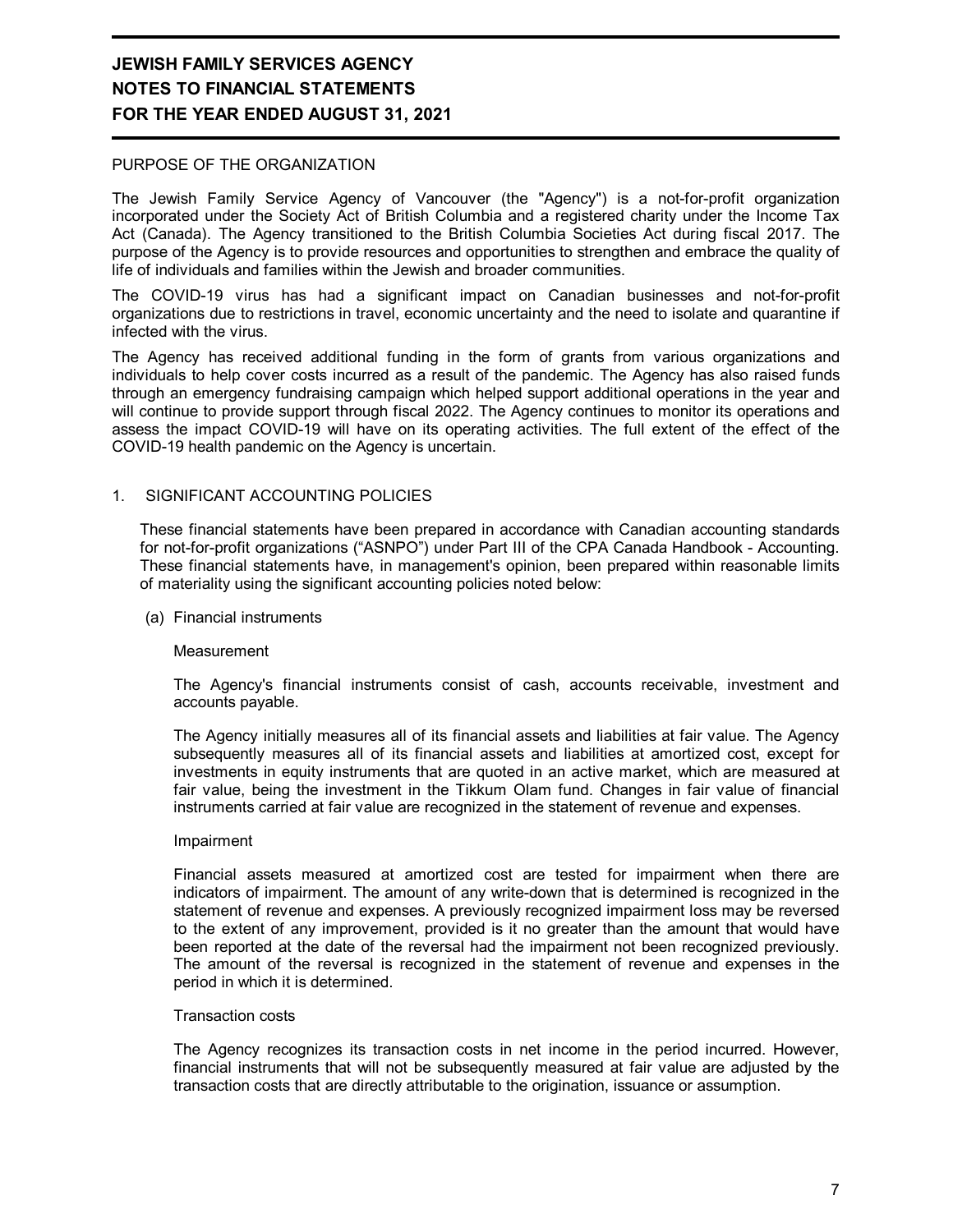#### 1. SIGNIFICANT ACCOUNTING POLICIES *(continued)*

(b) Cash

Cash consists of cash on hand.

(c) Capital assets

Capital assets are stated at cost less accumulated amortization which is recorded over the useful lives of the assets at the following annual rates:

| Computer equipment     | 25% straight-line method |
|------------------------|--------------------------|
| Equipment              | 20% straight-line method |
| Leasehold improvements | over the lease term      |
| Vehicles               | 30% straight-line method |

(d) Leases

Leases defined as operating leases are included in the determination of excess of revenue over expenses over the lease term on a straight-line basis.

(e) Revenue recognition

The Agency follows the deferral method of accounting for contributions. Restricted contributions are recognized as revenue in the year in which the related expenses are incurred. Unrestricted contributions are recognized as revenue when received or receivable, if the amount to be received can be reasonably estimated and collection is reasonably assured. Deferred revenue represents restricted operating funding received in the current period that is related to a subsequent period or for specific purposes. Additionally, contributions towards expenses that will be incurred in future years are reported as deferred revenue.

Unrestricted investment income is recognized as revenue when earned.

Deferred capital contributions include contributions that are restricted for the purchase of capital assets. These contributions will be amortized and recognized as revenue on the same basis as the amortization expense related to the acquired capital asset.

(f) Foreign currency translation

Transactions and balances in currencies other than the Canadian dollar are translated using the temporal method. Accordingly revenue, expenses and non-monetary balances are translated at the rate of exchange prevailing at the transaction dates, and monetary balances are translated at the rate prevailing at the balance sheet date with resulting exchange gains and losses being included in the determination of excess revenue over expenses in the year.

(g) Contributed services and materials

The Agency benefits from contributed services in the form of volunteer time. The value of volunteer time is not recognized in these financial statements. Other contributed services and materials are recognized only when their fair values can be reasonably estimated and the materials and services are used in the normal course of operations and would have otherwise been purchased.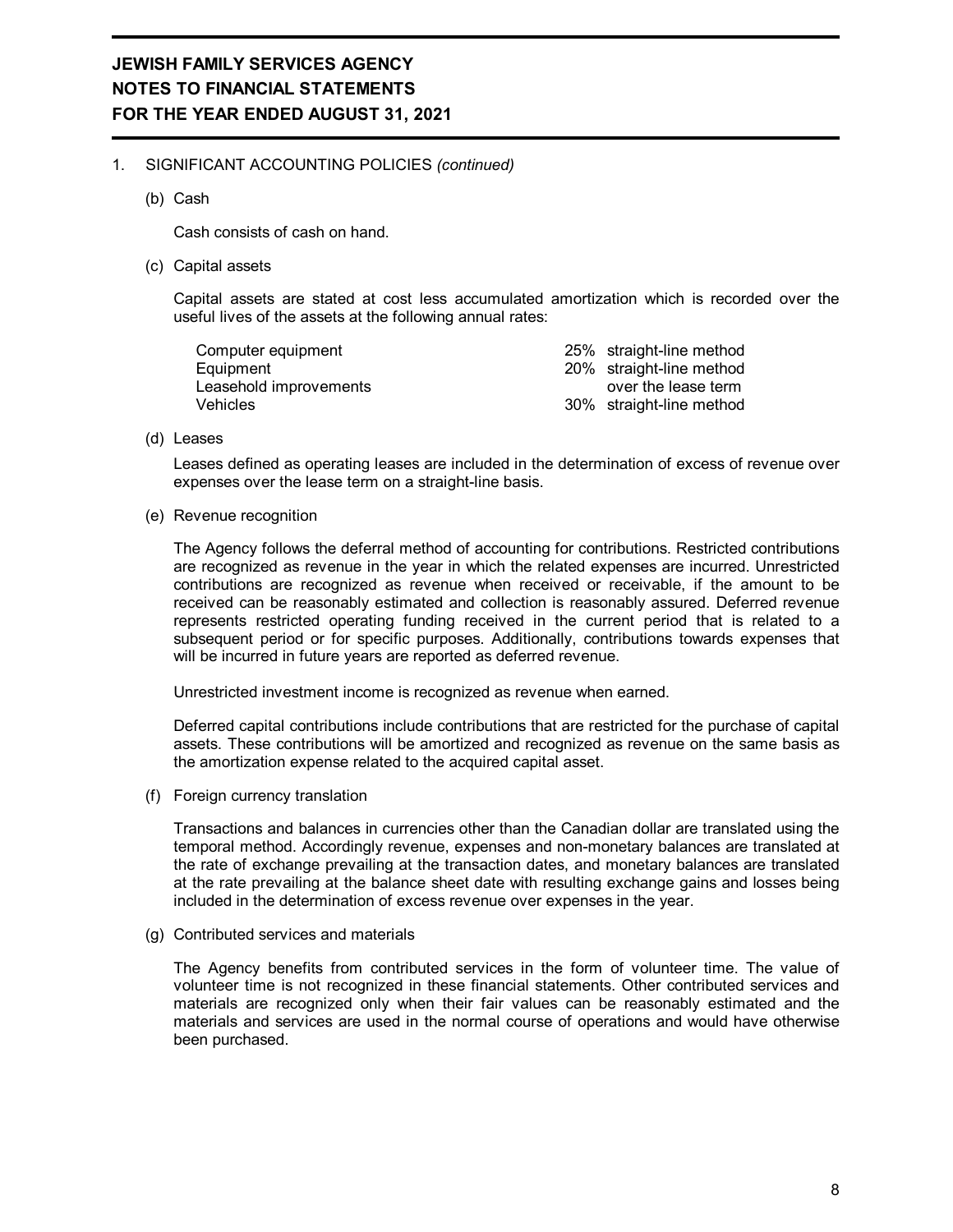#### 1. SIGNIFICANT ACCOUNTING POLICIES *(continued)*

#### (h) Use of estimates

The preparation of the financial statements requires management to make estimates and assumptions about future events that affect the reported amounts of assets and liabilities. Management believes that the estimates used are reasonable and prudent, however, actual results could differ from those estimates. Significant areas requiring the use of management estimates relate to the determination of the useful lives of assets for calculating amortization, recognition of deferred contribution and revenue and deferred contributions related to capital assets, measurement of deferred rent, and the amounts recorded as accrued liabilities.

#### 2. FINANCIAL INSTRUMENTS RISKS

The Agency's financial instruments are described in Note 1(a). In management's opinion, the Agency is not exposed to any significant credit, liquidity, market, currency, interest rate or other price risks arising from these financial instruments, except as explained below. In addition the Agency is not exposed to any material concentrations of risk and there have been no significant changes in the risk exposures from the prior year except as explained below.

#### Credit risk

Credit risk is the risk that a counterparty may default on its contractual obligations resulting in a financial loss. The Agency is exposed to this risk mainly in respect of its accounts receivable. The Agency mitigates this risk by maintaining, if deemed necessary, a provision for potential credit losses and any such losses to date have been within management's expectations.

Although the COVID-19 health pandemic has had a significant impact on many organizations, based on the nature of the Agency's operations, management has determined the Agency's credit risk to be minimal and will continue to monitor cash collections to mitigate any potential credit risk.

#### Liquidity risk

Liquidity risk is the risk that an entity will encounter difficulty in meeting obligations associated with financial liabilities. The Agency is exposed to this risk mainly in respect of accounts payable and mitigates this risk by having a line of credit available for use.

There is increased liquidity risk as a result of the COVID-19 health pandemic, as there is risk that the Agency may be unable to receive additional donations. The Agency will continue to monitor its cash flows and pro-actively communicate with all parties to mitigate this risk and anticipates that its cash reserves will adequately minimize liquidity risk.

#### Market risk

Market risk is the risk that the fair value or future cash flows of a financial instrument will fluctuate because of changes in market prices. Market risk comprises three types of risk: currency risk, interest rate risk and other price risk.

#### Currency risk

Currency risk is the risk that the fair value or future cash flows of a financial instrument will fluctuate because of changes in foreign exchange rates. The Agency is not exposed to significant currency risk.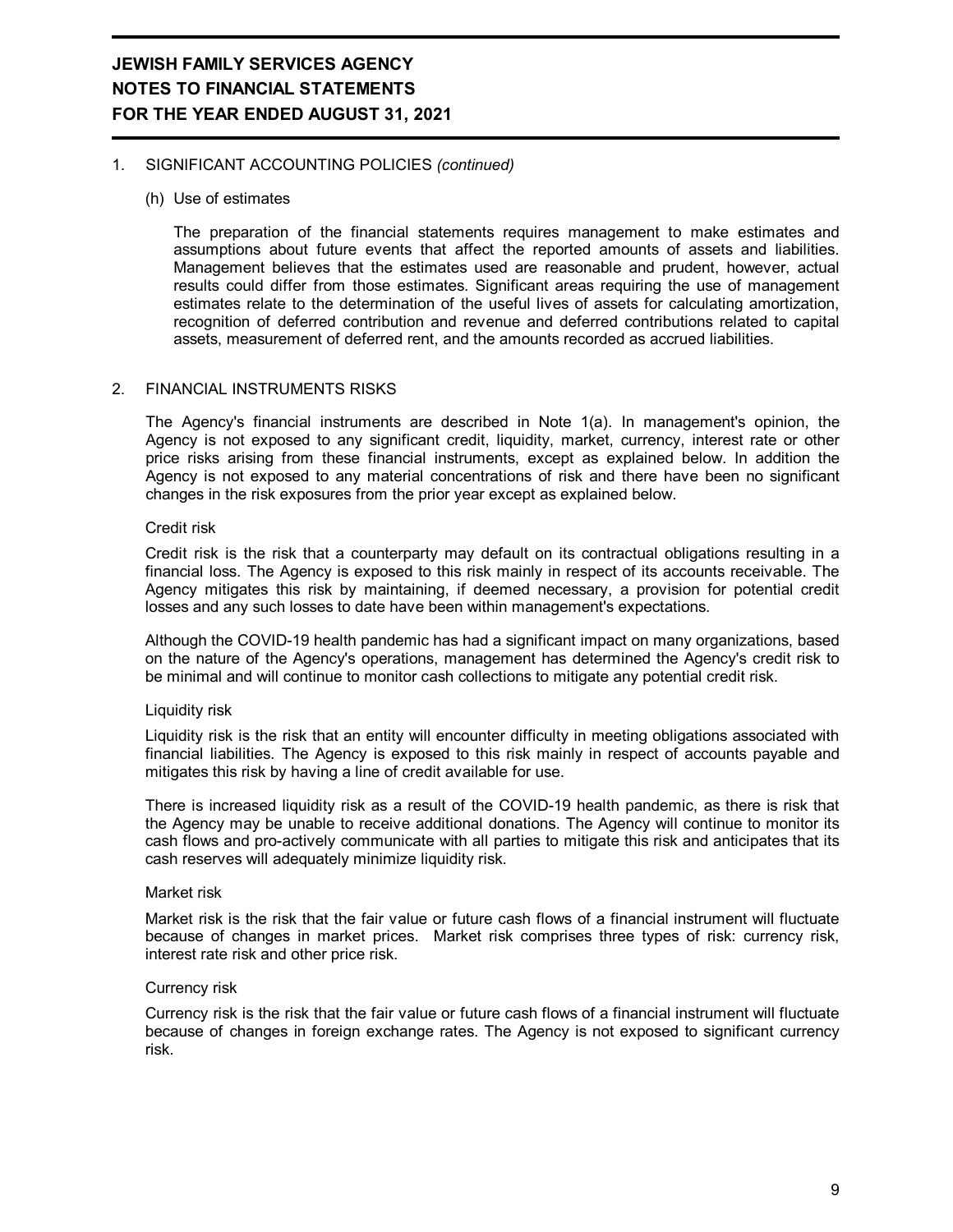#### 2. FINANCIAL INSTRUMENTS RISKS *(continued)*

#### Interest rate risk

Interest rate risk is the risk that the value of a financial instrument might be adversely affected by a change in the interest rates. The Agency is exposed to interest rate risk on its line of credit (Note 6) and mitigates this risk by reviewing its interest rates on a regular basis.

#### Other price risk

Other price risk is the risk that the fair value or future cash flows of a financial instrument will fluctuate because of changes in market prices (other than those arising from interest rate risk or currency risk), whether those changes are caused by factors specific to the individual financial instrument or its issuer, or factors affecting all similar financial instruments traded in the market. The Agency is not exposed to other price risk.

#### 3. ACCOUNTS RECEIVABLE

|                                                                  |   | 2021             | 2020                         |
|------------------------------------------------------------------|---|------------------|------------------------------|
| Fees for services<br>Other<br><b>Holocaust Claims Conference</b> | S | 140,885<br>2,761 | 197,014<br>56,258<br>121,467 |
|                                                                  |   | 143,646          | 374,739                      |

As at August 31, the allowance of doubtful accounts balance was \$Nil (2020 - \$Nil).

#### 4. INVESTMENT

The Agency has invested in an endowment fund, JFSA Tikkun Olam Fund (the "Fund"), within the Jewish Community Foundation of Greater Vancouver. The Fund has an annual income distribution rate of 3.50% guaranteed to the Agency. Income distributions from the fund are to be used at the internal discretion of the Board of Directors to carry out its charitable activities in the amount determined by an authorized representative of the Board of Directors of the Agency on an annual basis. The Agency is the beneficiary of the original capital, in addition to the appreciation in value of the fund.

#### 5. CAPITAL ASSETS

|                                                                       | Cost                                          |   | Accumulated<br>amortization          |    | 2021<br>Net book<br>value              | 2020<br>Net book<br>value                             |
|-----------------------------------------------------------------------|-----------------------------------------------|---|--------------------------------------|----|----------------------------------------|-------------------------------------------------------|
| Computer equipment<br>Equipment<br>Leasehold improvements<br>Vehicles | \$<br>282,192<br>237,360<br>120,995<br>51,977 | S | 247,209<br>122,070<br>9,075<br>9,596 | S. | 34.983<br>115,290<br>111,920<br>42,381 | \$<br>31,154<br>5,327<br>$\qquad \qquad \blacksquare$ |
|                                                                       | \$<br>692,524                                 |   | 387,950                              | S  | 304,574                                | \$<br>36,481                                          |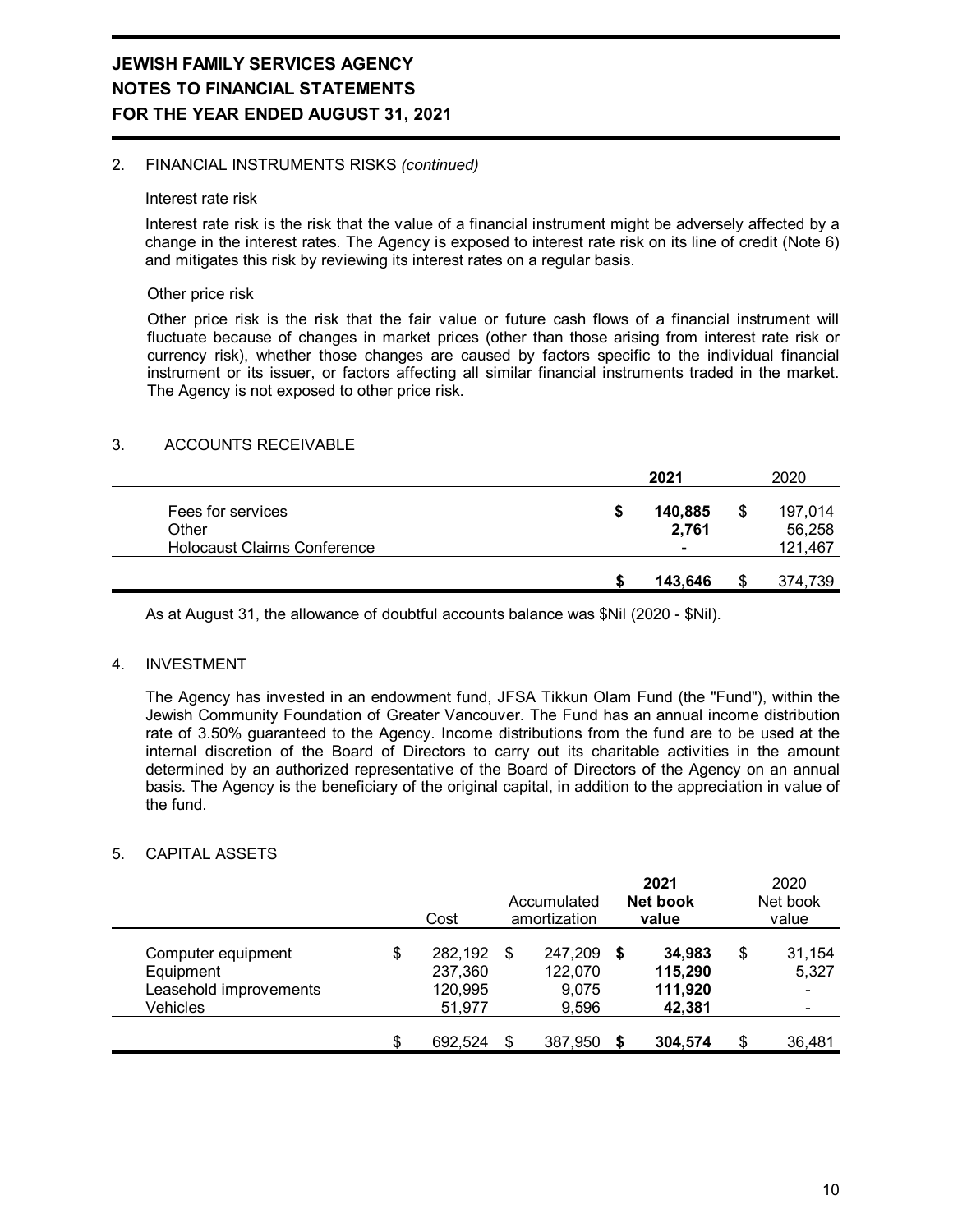#### 6. LINE OF CREDIT

The Agency has a Vancouver City Savings Credit Union ("Vancity") operating line of credit available up to \$300,000, secured by an agreement under the Personal Property Security Act and bearing interest at Vancity's prime interest rate plus 1% per annum. At August 31, 2021, the Agency has drawn \$Nil (2020 - \$Nil) of the line of credit.

#### 7. DEFERRED CONTRIBUTIONS AND REVENUE

|                                                                                                                 | 2021                               | 2020                               |
|-----------------------------------------------------------------------------------------------------------------|------------------------------------|------------------------------------|
| Balance, beginning of year<br>Amounts received during the year<br>Amounts recognized as revenue during the year | 1,314,207<br>364.773<br>(660, 390) | 283,868<br>1,314,207<br>(283, 868) |
| Balance, end of year                                                                                            | 1,018,590                          | 1,314,207                          |

#### 8. DEFERRED CONTRIBUTIONS RELATED TO CAPITAL ASSETS

Deferred contributions related to capital assets represent restricted contributions that have been used to purchase capital assets. These contributions are amortized at the same rate as the underlying assets

|                                                                                                                             | 2021                    | 2020                  |
|-----------------------------------------------------------------------------------------------------------------------------|-------------------------|-----------------------|
| Balance, beginning of year<br>Contributions received during the year<br>Contributions recognized to revenue during the year | ٠<br>97,992<br>(8, 299) | 9,531<br>-<br>(9,531) |
| Balance, end of year                                                                                                        | 89.693                  |                       |

#### 9. LEASE COMMITMENTS

The Agency has entered into various agreements for the lease for office space and kitchen space expiring at varying dates through April 2026. Minimum payments under these agreements during the next five fiscal years are anticipated to be as follows:

| 2022 | S | 183,982 |
|------|---|---------|
| 2023 |   | 188,835 |
| 2024 |   | 137,588 |
| 2025 |   | 113,841 |
| 2026 |   | 77,562  |
|      |   | 701,808 |